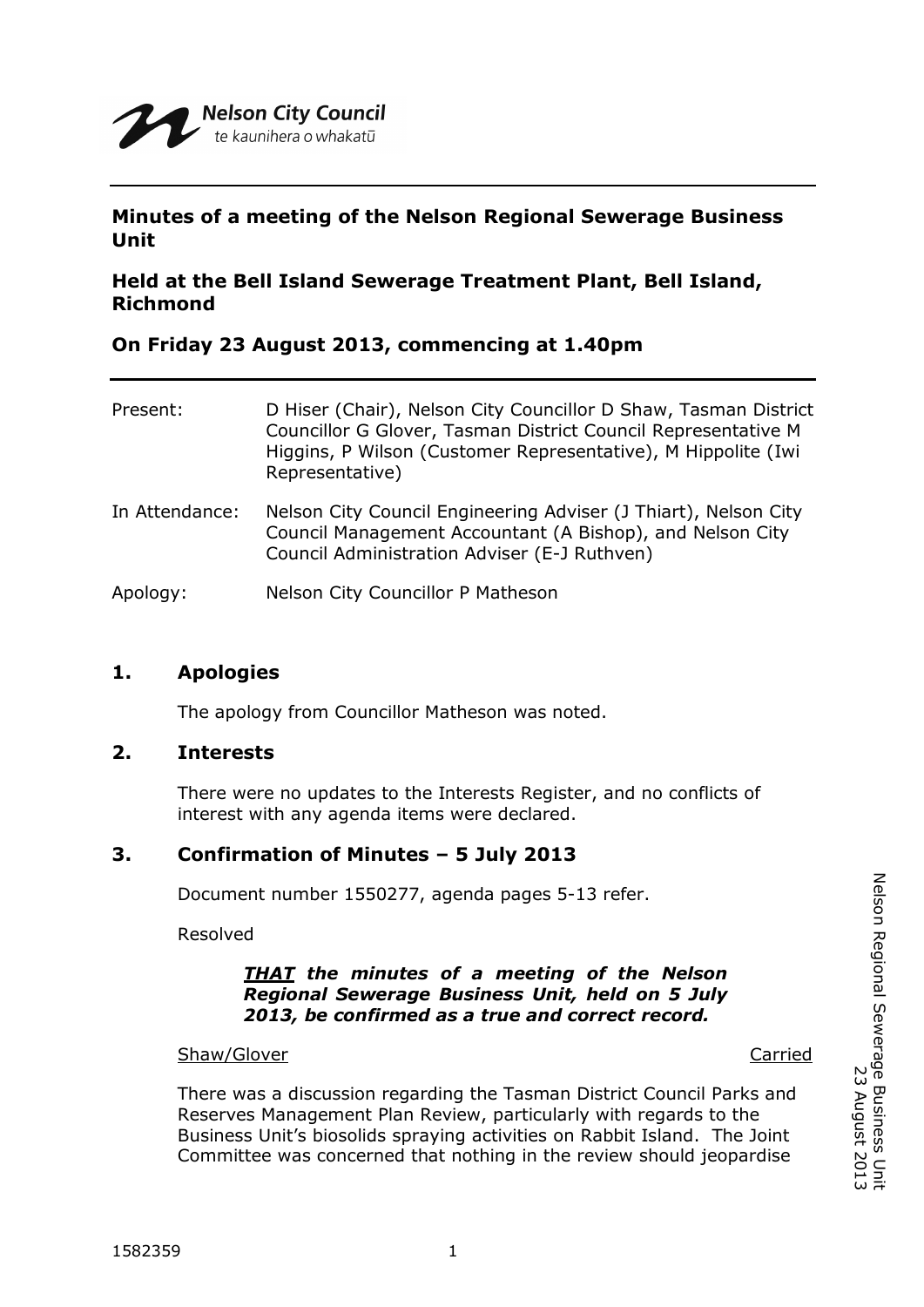the current capacity to spray treated biosolids on Rabbit Island or preclude expanding these activities to Rough Island in future years.

Resolved

*THAT the Nelson Regional Sewerage Business Unit write to Tasman District Council to request input into the Parks and Reserves Management Plan Review, as well as subsequent reviews of Rabbit Island and Rough Island Management Plans, with an emphasis on the Business Unit's current and potential future biosolids spraying activities.*

#### Shaw/Glover Carried

In response to a question, Mr Thiart said that he was not aware of any further updates regarding the Treasury Policy. Disappointment was expressed by Joint Committee members that this item was still outstanding, and the Chair undertook to contact Tasman District Council to enquire about progress.

There was also a discussion about alterations to legislation relating to Health and Safety in the Workplace. Mr Thiart confirmed that as the Business Unit's Contract Management and Engineering Services were supplied by Nelson City Council, the ultimate responsibility for the Business Unit's Health and Safety responsibilities lay with the Chief Executive of Nelson City Council, and that all contractors were required to comply with Nelson City Council Health and Safety policies.

Mr Thiart agreed to investigate whether there had been any changes to the legislation which required a review of policies and procedures.

## **4. Status Report – 23 August 2013**

Document number 950967 v21, agenda pages 14-15 refer.

In response to a question, Mr Thiart and Mr Bishop explained that Audit New Zealand had requested a peer review of the valuation, and suggested that it should commission a peer review itself. Mr Thiart noted that he was discussing with MWH the possibility of the Business Unit commissioning a peer review of the valuation rather than Audit new Zealand.

In relation to item 5, Mr Thiart explained that the word 'during' should be replaced with the word 'following'.

Resolved

#### *THAT the Status Report (950967 v21) be received.*

Hiser/Shaw Carried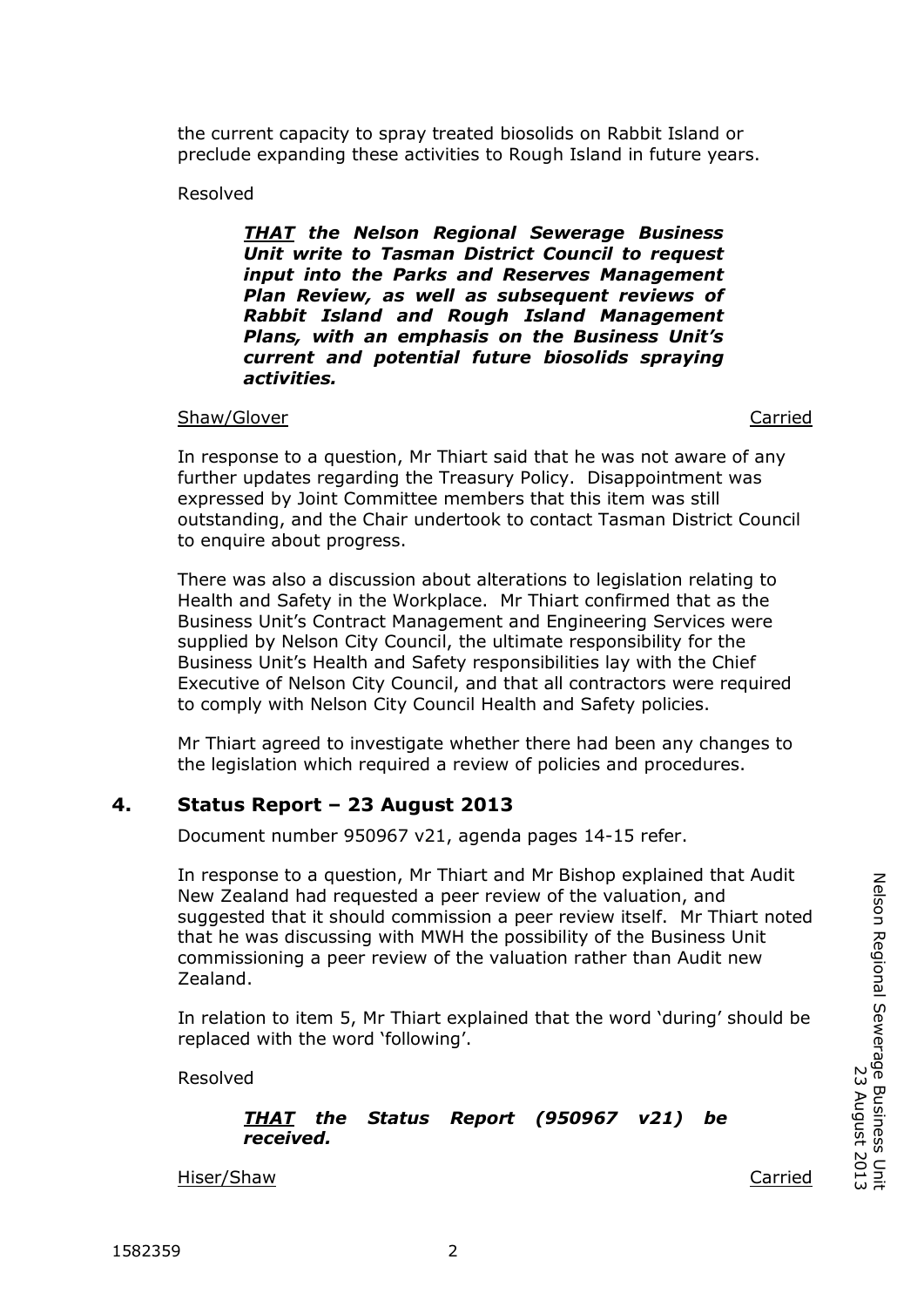# **5. Checklist (Board Work Plan)**

The Board Work Plan was noted.

# **6. Chairperson's Verbal Report**

The Chair noted that she had had regular meetings with the Councils and with Mr Thiart in relation to the draft Annual Report 2012/13 and the workshop. She also noted the potential restructuring to take place at Nelson City Council and expressed the view that this was likely to improve reporting lines and delegations as far as the Business Unit was concerned.

# **7. Staff Report – 23 August 2013**

Document number 1560065, agenda pages 16-23 refer.

Mr Thiart presented the report.

7.1 Disposal of Trade Waste Agreement

Mr Thiart explained that the two Councils had agreed to share the additional capacity following Alliance's reduction.

7.2 Operations and Maintenance Contract

Mr Thiart noted that maintenance work on the ATADs was on target for completion by the end of September.

7.3 Biosolids Contract

Mr Thiart explained the table relating to biosolids application, noting that there was still plenty of capacity to dispose of biosolids through the Rabbit and Bell Island pine plantations. The Joint Committee agreed with the tabular reporting, and also requested a quarterly rolling graph, in order to indicate trends.

In response to a question, Mr Thiart spoke about the optimum concentration levels of biosolids to ensure the most efficient spraying application.

7.4 Levels of Service

It was requested that future reporting of overflows relating to wet weather events record the q-rating of the event.

Mr Thiart also noted that Tasman District Council was currently considering whether to accept reporting on CBOD levels as meeting the consent requirement to report on BOD levels.

In response to a question, Mr Thiart explained the requests for information received relating to odour issues. He added that other odour issues had been attributed to other nearby industrial plants also releasing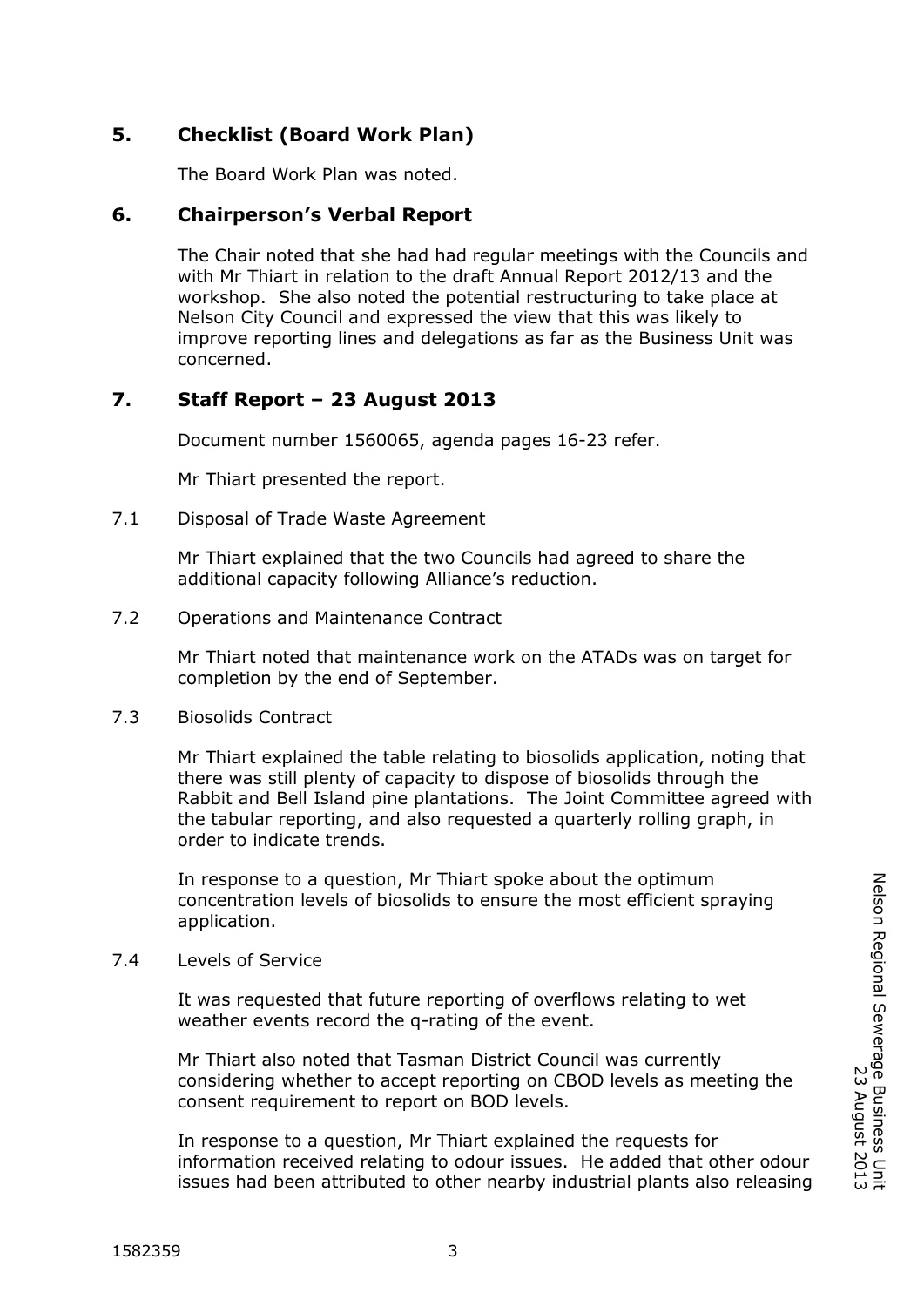odours. It was agreed that the heading in the table should be re-named 'Odour Notifications', as odour complaints referred specifically to the requirements of the resource consent.

#### 7.5 2012 Action Implementation Plan

In relation to item 4.3, Mr Thiart noted that he had now received comment from Tasman District Council.

In response to a question, Mr Bishop advised that audit sign-off was expected by 30 September 2013.

#### 7.6 Loads

In response to a question, Mr Thiart advised that pond level management was consistently improving, especially with regards to management of increased infiltration following heavy rainfall events.

#### 7.7 Performance

Mr Thiart noted that the A-Train had been turned off for maintenance work, resulting in less power usage. He said that an investigation was underway to consider the energy efficiency of running only two trains at a time against the increased risk level from the associated lack of buffer capacity.

#### 7.8 Workshop – Strategic Plan Review

Mr Thiart explained that, following the benchmarking presentation at the workshop, he had done some additional work around benchmarking, and had identified several treatment plants around New Zealand against which Bell Island could be compared. He explained that treatment plant staff around New Zealand had indicated a willingness to share information, and he expected to report further progress later this year.

Resolved

## *THAT the Staff Report – 23 August 2013 (1560065) be received.*

Hiser/Higgins Carried

## **8. Major Projects Report**

8.1 Treatment Plant: A-Train Remediation Progress Report

Document number 1540942, agenda pages 24-25 refer.

Mr Thiart explained the work occurring on the A-Train, and noted that work should be completed on budget, by the end of September.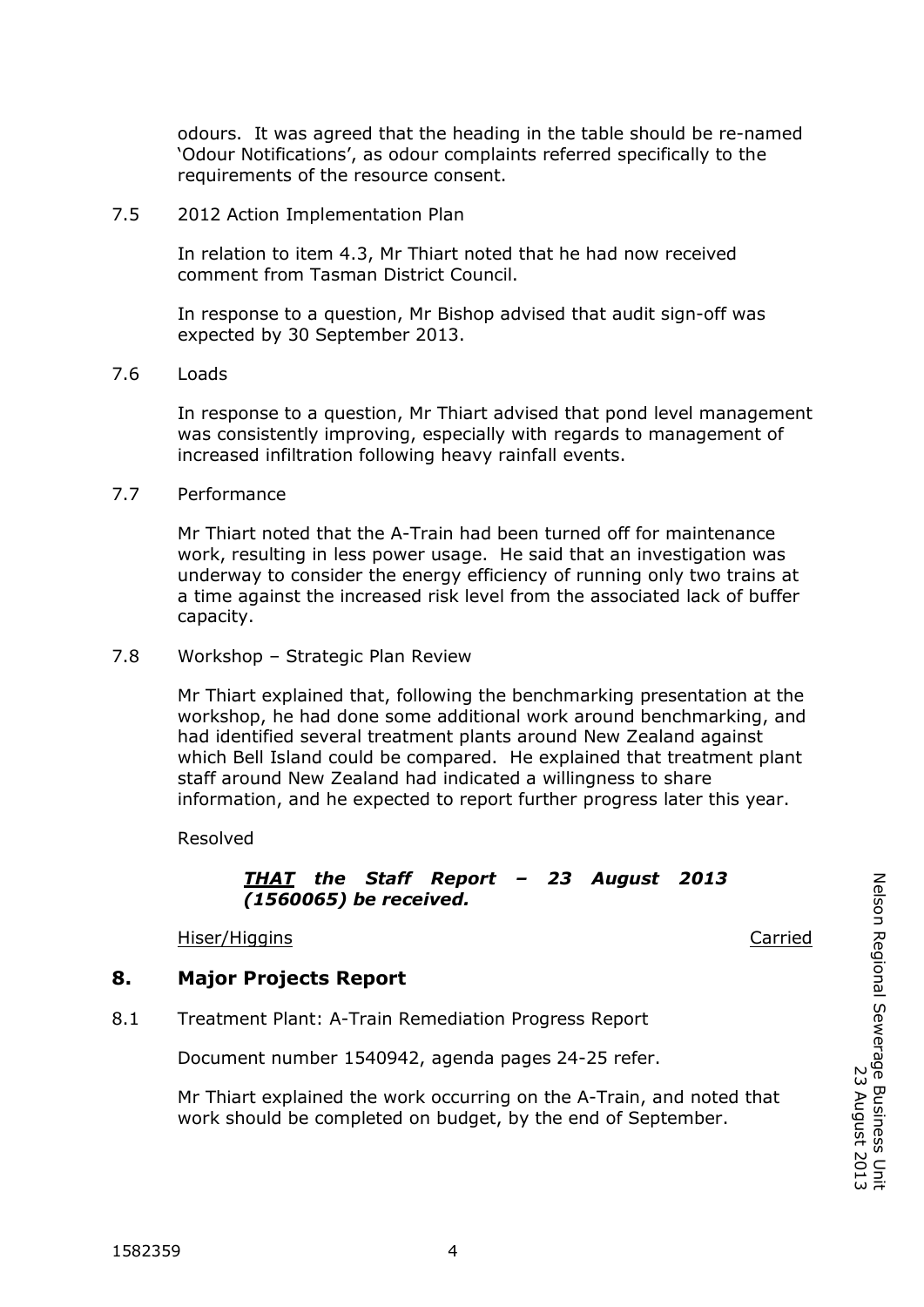Resolved

## *THAT the A-Train Remediation Progress Report (1540942) be received.*

Glover/Shaw Carried

# **9. Nelson Regional Sewerage Business Unit Strategic Plan 2013/2016**

Document number 1572434, agenda pages 26-29 refer.

The Joint Committee discussed the Strategic Plan 2013/2016.

## 9.1 Key Performance Measure – Reduce Stormwater Inflows by 10%

The Joint Committee discussed the proposed Key Performance Measure that peak stormwater inflows be reduced by 10% per year and that this target be reviewed annually. A view was expressed that this key performance measure may be too ambitious, given that the Business Unit had no direct control over storm water inflows, but that a measure not to exceed 2013 levels may be achievable. Another view was expressed that utilising a key performance measure in this area would highlight the issue and encourage both Councils to address stormwater infiltration into the network.

Mr Thiart noted that this measure would be valuable in terms of obtaining data from which to benchmark future years' performance.

It was agreed that this key performance measure should be left at 10%, and reviewed again next year.

## 9.2 Key Performance Measure – Identify all Stakeholders

The Joint Committee discussed the Key Performance Measure that all stakeholders are identified and reporting, communication and consultation targets are set and met by June 2014. Concern was expressed that it may be impossible to identify all stakeholders.

Following discussion, it was agreed to replace this Key Performance Measure with another specifying "Stakeholders are identified and communication targets are set and met by June 2014".

Attendance: Mr Higgins left the meeting at 3.17pm.

## 9.3 Key Performance Measure – Reduction in Overflow Events

Mr Hippolite suggested that it would be useful to have a key performance measure to reduce overflow events. The Joint Committee discussed the reasons for recent overflow events, noting that these were associated with heavy rainfall events, rather than power failure or mechanical failure reasons.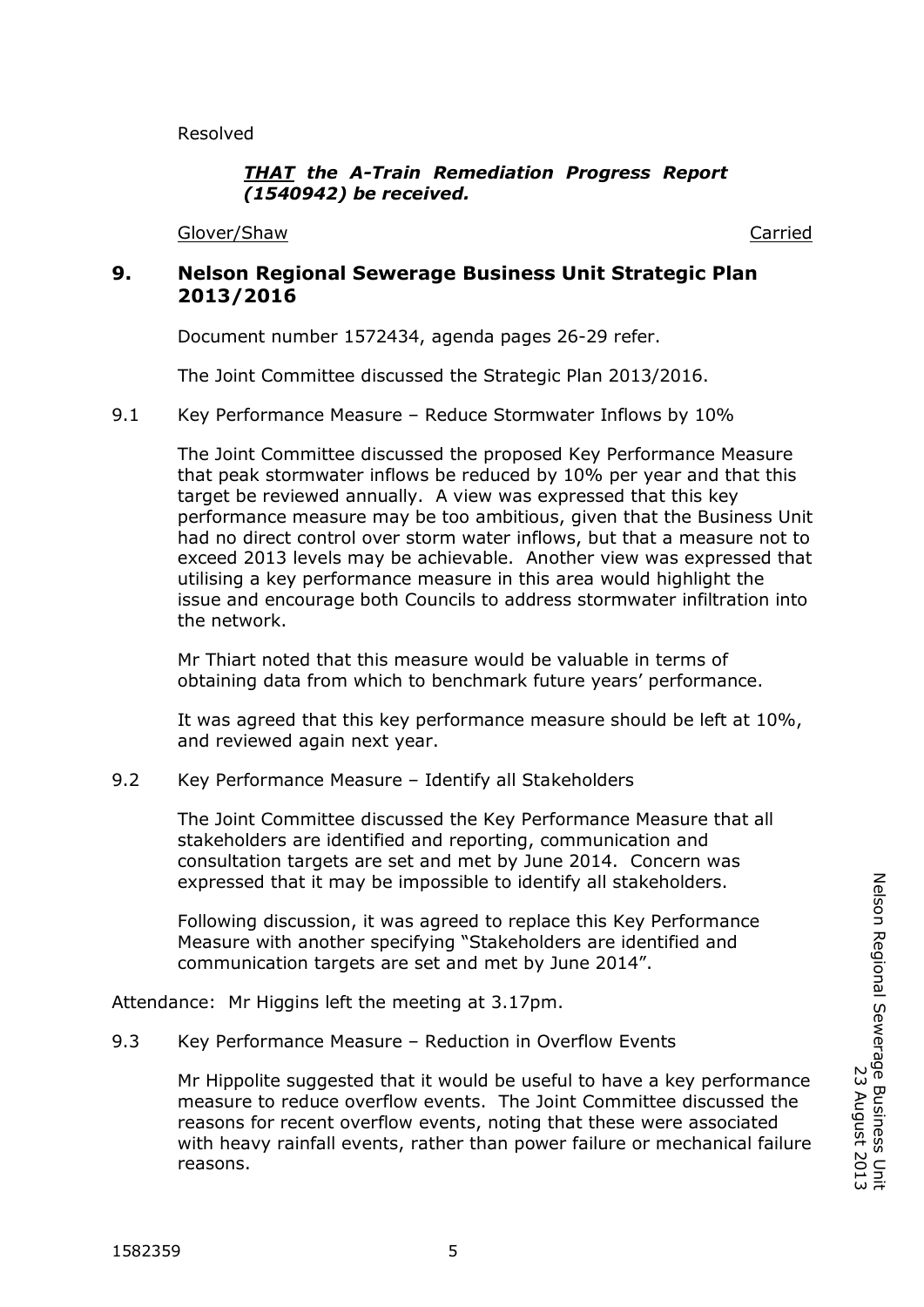Following discussion, it was agreed to include "No overflows due to power failure or mechanical failure, and a decrease in wet weather overflow events" as a Key Performance Measure under Section 5 "NRSBU operates sustainably and endeavours to remedy or mitigate any identified adverse environmental, social or cultural impact".

Resolved

#### *THAT the Nelson Regional Sewerage Business Unit Strategic Plan 2013-2016 (1572434), as amended, be adopted, subject to further minor wording amendments.*

#### Shaw/Glover **Carried** Carried Carried Carried Carried Carried Carried Carried Carried Carried Carried Carried Carried Carried Carried Carried Carried Carried Carried Carried Carried Carried Carried Carried Carried Carried

Attendance: Mr Higgins returned to the meeting at 3.31pm

# **10. Annual Financial Statements for the Year Ended 30 June 2013**

Document number 1574481, agenda pages 30-44 refer.

Mr Bishop presented the report. In response to a question, he explained that the average weighted cost of funds included facility fees, and resulted from swaps being in place. He added that this was separate from the average weighted interest rate, which did not include the cost of finance.

Following discussion, it was agreed that the phrase "and subsequently approved by both Councils" should be added under item (n) on page 36 of the agenda, following the words "Business Plan".

Resolved

*THAT the Nelson Regional Sewerage Business Unit Annual Financial Statements for the year Ended 30 June 2013 (1574481) be approved, subject to audit adjustments.*

Hiser/Glover **Carried Carried** 

# **11. Nelson Regional Sewerage Business Unit Annual Report 2012/2013**

Document number 1555239, agenda pages 45-74 refer.

The Chair tabled a new version of the Annual Report, including tracked comments (1584817).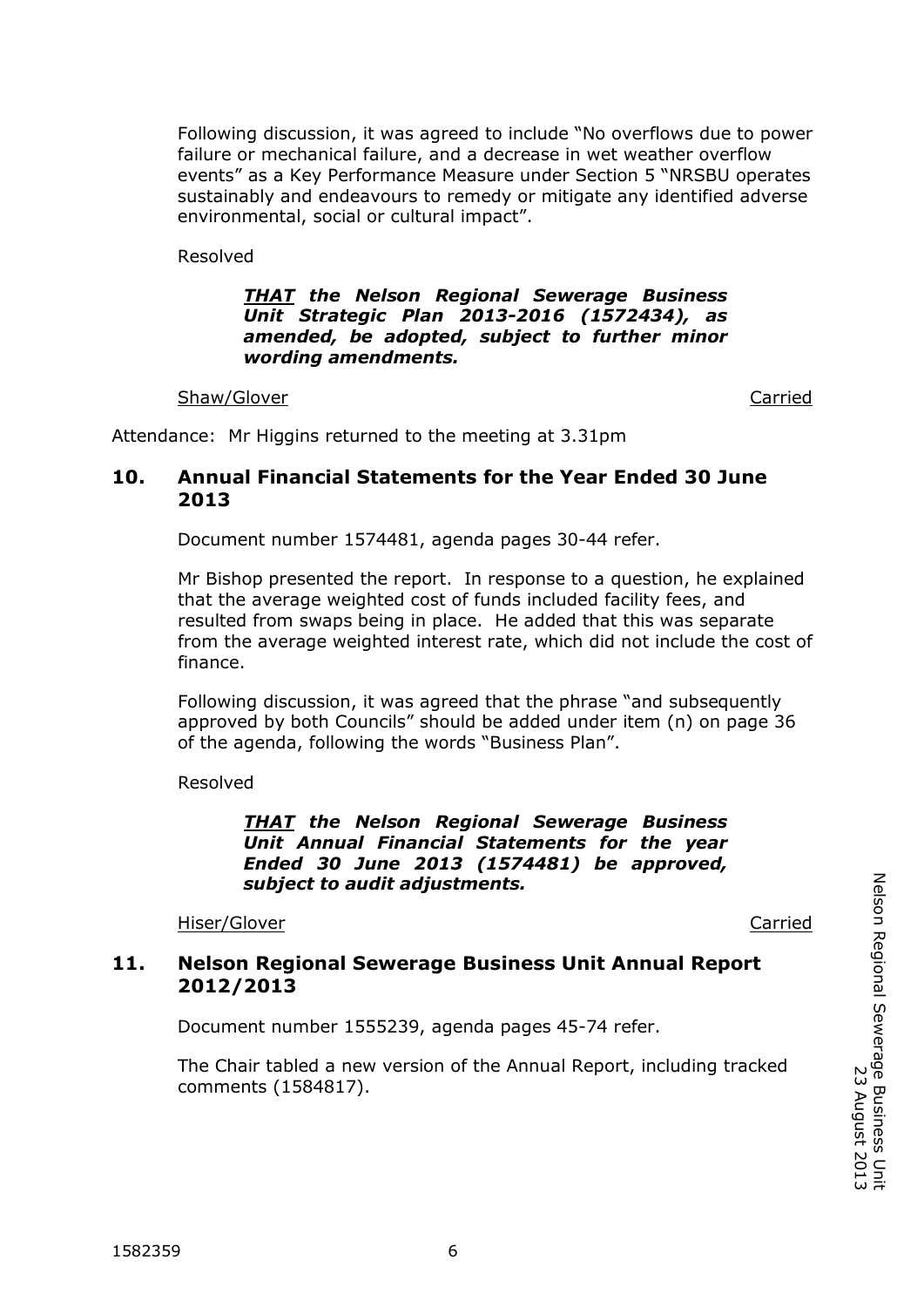11.1 Section 2 – The Year in Review

Following discussion, it was agreed that paragraph 2.1 should be moved to the end of this section.

11.2 Section 3 – Level of Service Performance

Mr Thiart noted that the figures in the line "no overflow events occurring for the contracted contributor flows" in the Level of Service Summary table were incorrect, and undertook to rectify this.

In response to a question, Mr Thiart explained the process for investigating odour complaints.

11.3 Section 4 – Customer Group

In response to a question, Mr Thiart agreed to include a note that the scale was measured out of 7, and to include a note explaining the wide range in results with regards to efficiency.

Attendance: Nelson City Council Executive Manager Strategy and Planning, Michael Schruer, joined the meeting at 3.56pm.

11.4 Section 8 – Financial Performance

In response to a question, Mr Bishop explained that the reference to revaluations in paragraph 8.2 related to a comparison of the budget for depreciation prepared two years ago, and that two revaluations had occurred since then.

Following discussion, it was agreed that paragraphs 8.6 and 8.7 be removed.

Resolved

*THAT the Nelson Regional Sewerage Business Unit Annual Report 2012/2013 (1555239), as amended, be adopted subject to audit.*

Glover/Shaw Carried

## **12. Nelson Regional Sewerage Business Unit Resource Consent Monitoring: Discharge Permit**

Document number 1560412, agenda pages 75-84 refer.

Mr Thiart explained that the Business Unit activities were in compliance with consent requirements, aside from the issue of BOD levels. He explained the use of CBOD testing, rather than TBOD testing, and noted that he was awaiting a decision from Tasman District Council as to whether providing CBOD levels would meet the consent requirements to report on BOD levels.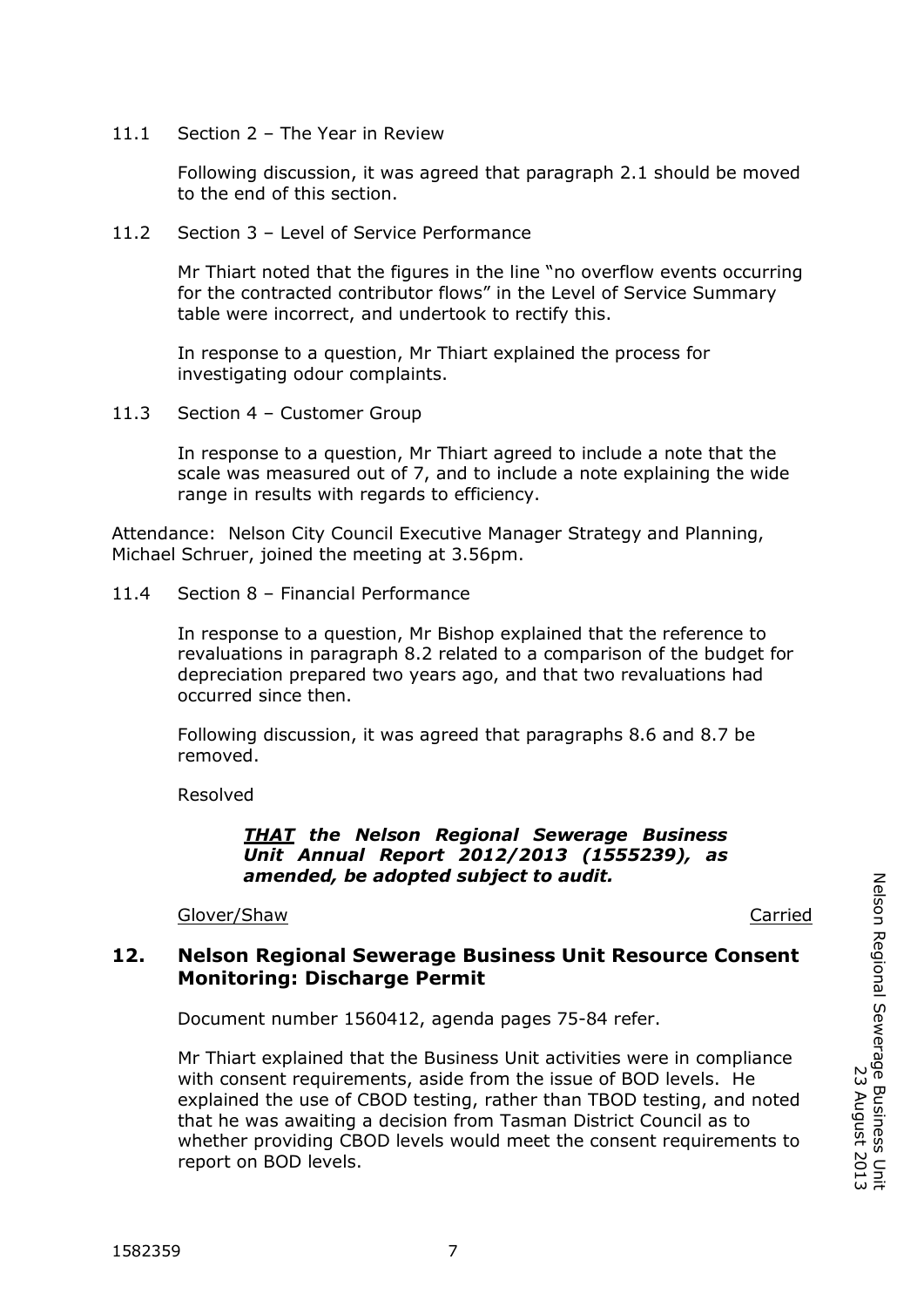Resolved

*THAT the report Nelson Regional Sewerage Business Unit Resource Consent Monitoring: Discharge Permit (1560412) be received;*

*AND THAT the increase in Suspended Solids and Biological Oxygen Demand and variance in Biological Oxygen Demand be investigated as part of the operation and maintenance contract and a further report be submitted the Board regarding this matter in March 2014.*

Higgins/Shaw Carried

## **13. Nelson Regional Sewerage Business Unit Board Performance Review Workshop 30 July 2013**

Document 1573846, agenda pages 85-89 refer.

Councillor Glover tabled a document containing some comments (1584593). Mr Thiart noted that a revised copy of the draft Review of Board Performance would be distributed to all members for comment.

# **14. Public Excluded Minutes -5 July 2013**

A memorandum was tabled (1582426), noting that the public excluded minutes of the previous meeting had been inadvertently omitted from the agenda and should be considered as a late item. It was noted that these minutes did not contain any public excluded information, and consequently could be confirmed as true and correct in public session.

Resolved

*THAT the public excluded minutes of the Nelson Regional Sewerage Business Unit meeting of 5 July 2013 be considered at this meeting as a major item not on the agenda, pursuant to Section 46A(7)(a) of the Local Government Official Information and Meetings Act 1987, to enable these minutes to be confirmed as a true and correct record at the final meeting of the triennium of the Nelson Regional Sewerage Business Unit.*

Shaw/Hiser Carried Carried Communication of the Carried Carried Carried Carried Carried Carried Carried Carried